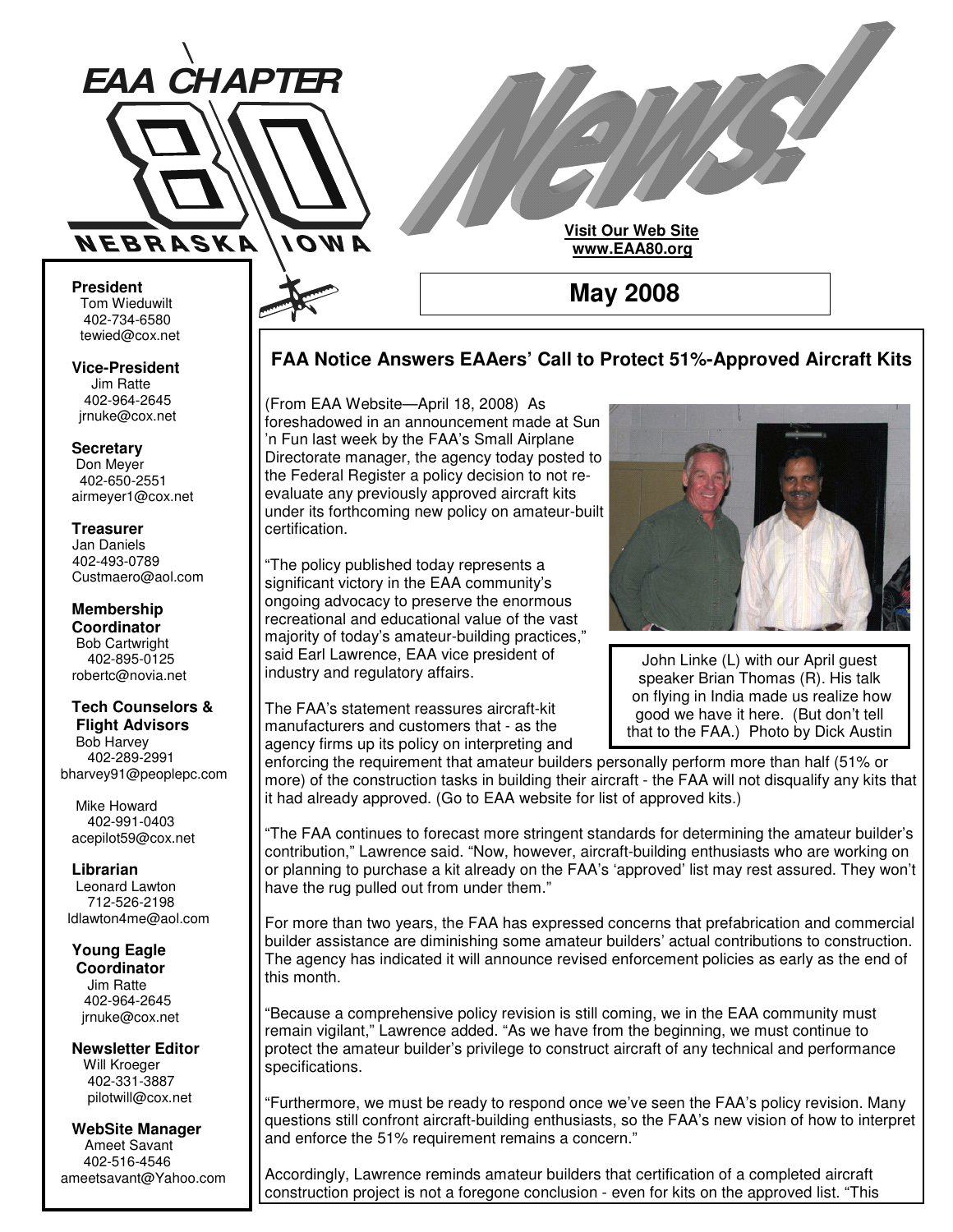latest notice reminded us that the FAA determines whether an amateur builder personally contributed enough to the construction of a particular aircraft when the FAA performs the airworthiness inspection," he said. "The builder still has to show that he or she did the work.

"Theoretically, a kit could be on the approved list with the assumption that it qualifies only if the amateur personally performs all of the construction tasks that remain after the kit manufacturer prefabricates and pre-assembles certain components. This is why we must be careful to fully understand the new enforcement criteria that the FAA will soon publish."

In the mean time, Lawrence advises all amateur builders to adopt scrupulous record keeping practices. "The best practice is to carefully document your work as you progress through a project," he said.

## **Ay Meeting Time & Location.**

This month's meeting is on Monday May 12th at 7:00 PM at Hangar One at Millard Airport. It is still located on South 132nd Street between Q and Harrison.

# ay Program.

Our guest speakers will be Kevin Faris and Ron Wood. They will be talking about what they learned in building their RVs and will hopefully pass along some tips. We should hear the good, the bad and the ugly.

## **THE B-17 IS COMING. THE B-17 IS COMING.** It will

be here June 26-30. We are planning on hosting the B-17 at Plattsmouth airport so as to get away from the security headaches of Eppley. In addition, this will allow us to host a Young Eagles event at the same time. Kevin Faris has volunteered to chair this project and is currently working very hard to get things going. However, he will need volunteers to help set up the event and volunteers to work the event. Please contact Kevin to let him know how you can help.

Did I mention we are hosting a Chapter picnic after the flying is done on the 28th? Please keep these dates open on you calendar.

| <b>EVENTS:</b> | (B) - Breakfast / (L) - Lunch |                  |
|----------------|-------------------------------|------------------|
| 1st Sat        | Chapter 1055 (B)              | York, NE         |
| 3rd Sat        | Chapter 569 (0730-1030)       | Crete, NE        |
| 17 May         | Young Eagles (0900)           | Millard, NE      |
| 17 May         | $Fly-in(B)$                   | Lee's Summit, MO |
| 18 May         | $Fly-in(B)$                   | Kimball, NE      |
| 24 May         | $Fly-in(B)$                   | Newton, IA       |
| 25 May         | Evelyn Sharp Days Fly-in (B)  | Ord, NE          |
| 01 June        | $Fly-in(B)$                   | Central City, NE |
| 08 June        | $Fly-in(B)$                   | Fairbury, NE     |
| 14 June        | Young Eagles (0800)           | Millard, NE      |
| 14 June        | Fly-in                        | Independence, KS |
| 14 June        | $Fly-in(B)$                   | Brookfield, MO   |
| 15 June        | $Fly-in(B)$                   | Creighton, NE    |

| 15 June<br>$Fly-in(B)$<br>$Fly-in(B)$<br>15 June<br>19-20 June American Barnstormers Tour<br>21 June<br>$Fly-in(B)$<br>21-22 June American Barnstormers Tour<br>20-21 June State Fly-in<br>27-30 June B-17 Tour<br>28 June Young Eagles<br>1-2 July B-17 Tour at Lincoln | Spencer, IA<br>Harlan, IA<br>Council Bluffs, IA<br>Council Bluffs, IA<br>Hastings, NE<br>Holdgere, NE<br>Plattsmouth, NE<br><b>Plattsmouth, NE</b> |
|--------------------------------------------------------------------------------------------------------------------------------------------------------------------------------------------------------------------------------------------------------------------------|----------------------------------------------------------------------------------------------------------------------------------------------------|
|--------------------------------------------------------------------------------------------------------------------------------------------------------------------------------------------------------------------------------------------------------------------------|----------------------------------------------------------------------------------------------------------------------------------------------------|

#### **The 2008 "Barnstorming the Heartland" Tour Dates** are:

| June 15-16     | lowa City, Iowa (IOW)          |
|----------------|--------------------------------|
| June 17-18     | Ames, Iowa (AMW)               |
| June 19-20     | Council Bluff, Iowa (CBF)      |
| June 21-22     | Hastings, Nebraska (HSI)       |
| June 23-24     | Great Bend, Kansas (GBD)       |
| June 25-26     | Wichita, Kansas (AAO)          |
| June 27        | Emporia Kansas (EMP)           |
| June 27-28     | Lee's Summit, Missouri (LXT)   |
| June 29-July 1 | Jefferson City, Missouri (JEF) |
|                |                                |

**Young Eagles.** 23 kids were flown on April 19th. We broke a record for volunteer pilots; thank you for the support. The next event will be **May 17 at 0900 Millard Airport**. We are asking everyone to help advertise the event and make it a goal to send 1 eligible person to the event. See the flyer and cards sent with this newsletter.

#### **EAA Criticizes White House Over Veto Threat (From EAA webpage)**

May 1, 2008 — EAA is criticizing the threat of a presidential veto issued this week by the White House Office of Management and Budget should President Bush be presented with FAA reauthorization legislation that does not contain user fees. As EAA reported earlier this week, a compromise has been reached between the Senate Finance and Commerce committees resulting in elimination of the administration's proposed \$25 user fee for IFR flights that had caused widespread opposition in the general aviation community. The compromise, once finalized, would maintain the excise tax structure for funding the FAA and the aviation trust fund, with an increase in GA jet fuel taxes from 21.8 cents per gallon to 36 cents, and no increase in the Avgas (100LL) tax. In its "Statement Of Administration Policy" issued on April 29, OMB states, "If the President is presented with a bill that… excludes the critical reforms proposed by the Administration…his senior advisors would recommend that he veto it."

Doug Macnair, EAA vice president of government affairs, criticized the veto threat, especially at a time when both houses of Congress appear to finally be on the same page. "The Administration does not want to sign off on a bill that excludes user fees from the equation, despite wide bi-partisan agreement to the contrary," he said. "The House last year, and now the Senate, have taken user fees off the table, and the Administration, by threatening to veto the final bill, would rather hold up progress on critical equipment and infrastructure needs at a highly critical time for the FAA. This casts doubt, uncertainty, and unpredictability on the outcome, and this is a time when we need true leadership." As the Senate continues its consideration of floor actions on HR 2881, EAA encourages members to contact the White House to voice their objections to this veto threat.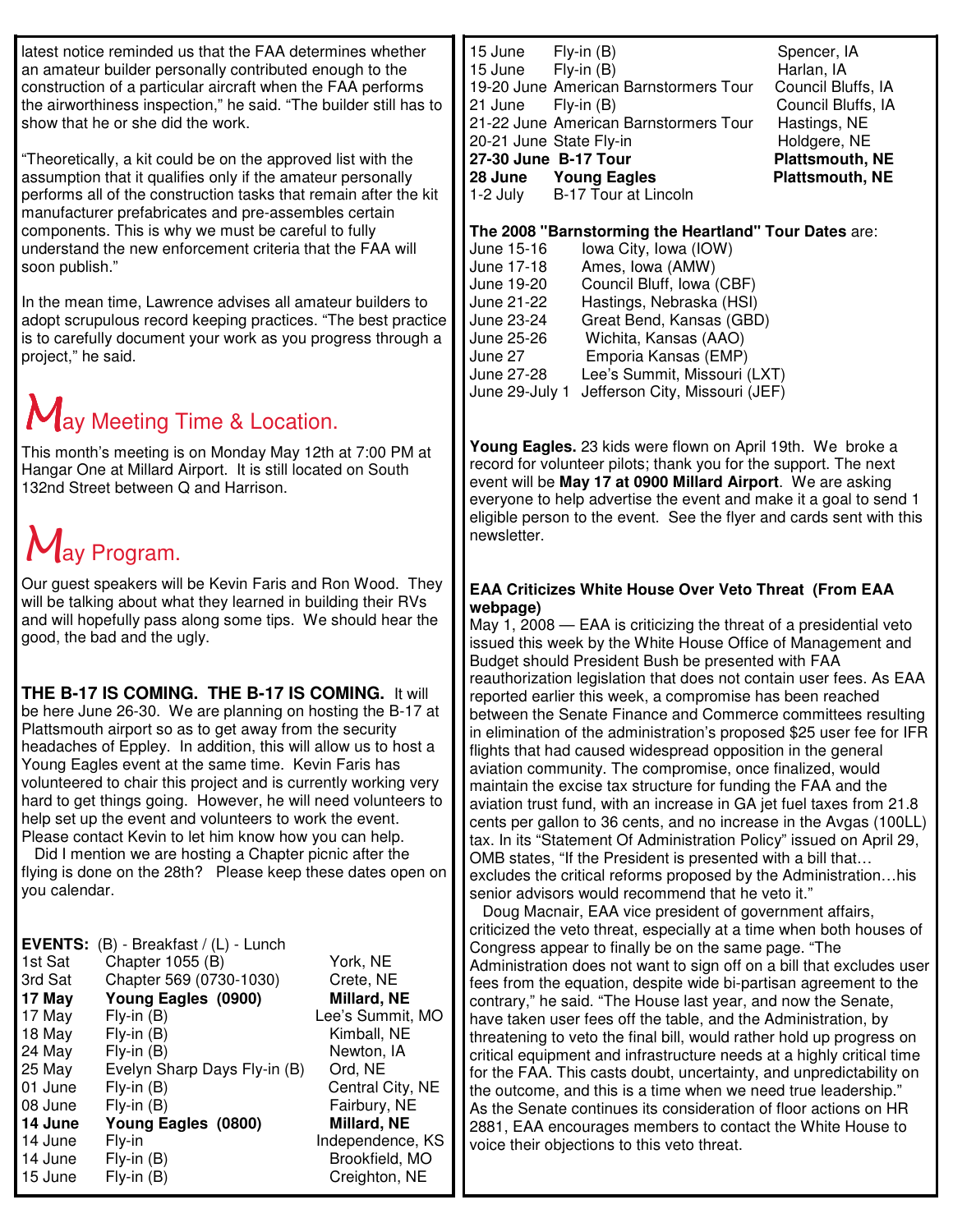#### *EAA Chapter 80* April 14, 2008 *Official Meeting Minutes*

The meeting was called to order by President Tom Wieduwilt at 7:00 at Hanger One, Omaha, NE.

- Tom Wieduwilt, President
- Jim Ratte, Vice President,
- Don Meyer, Secretary
- Jan Daniels, Treasurer
	- No guest present

#### **Treasurers Report**:

• Expenses \$2,299.43, Income \$418.00, Checking balance \$727.58, Money Market Account balance \$4,599.60. CD balance \$2,868.08. Total Cash Assets as of \$8,195.26.

#### **Meeting Minutes**:

• A motion was made and passed to accept the previous month's minutes.

#### **Young Eagles:**

- 2008 dates are in newsletter and on website.
- Next event April  $19<sup>th</sup>$ , Millard Airport
- Chapter has \$250.00 credit available for YE camp.
- Agreed to open chapter store with items for sale at YE events and B-17 event.
- Chapter will reimburse YE pilots \$1.00 per gallon used during event.

#### **Builder's Reports**:

- RV-10 Bob Condrey moved his plane to his MLE hanger for completion.
- RV-8A Tim Hewett has completed the wings.

#### **Tech Counselor / Flight Advisor:**

• Insurance concerns: Letting your medical lapse may also cause your insurance coverage to lapse.

#### **Fly-Out Report:**

• Chapter will plan a poker run in near future.

#### **Old Business:**

• B-17 at Plattsmouth June 27, 28, 29<sup>th</sup> for flights and walking tours. Kevin Faris is in charge of arrangements and we need volunteers for the event with security, safety, escorts, souvenir shop, food sales and advertising. Tom Mann has volunteered to head up the advertising and we will have a Gator to transport visitors who need assistance.

#### **New Business:**

• Harlon Hain presented an opportunity to fly in to Offutt on August  $9<sup>th</sup>$  for tour of facilities and possible event on Aug  $10<sup>th</sup>$ . He will update us at next meeting. 15 members indicated interest in participating.

#### **Librarian Report:**

• Magazines will be collected and shipped to our service people in Iraq and Afghanistan. Drop off any you would like to donate.

#### **Web Site:**

- www.eaa80.org
- Ameet and his wife have a new baby. Congratulations to them!

#### **Program:**

• Indian Aviation by Brian Thomas. Makes us all realize how fortunate we are to fly in the United States. Meeting adjourned.

## Don Meyer

Secretary

For sale — Extra Stuff left over from Jerry Mason's L-3 (Champ) rebuild. All are new and unopened.

Air Tech RT4085 Rev4 Reducer 1 gallon \$47.08 when purchased<br>Air Tech PCU2030F Primer Filler 1 quart \$57.38 when purchased

1 quart \$57.38 when purchased

Air Tech PFU1030F Primer Filler 1 gallon \$120.41 when purchased

Listed price or make offer. Email: mason.jerry@cox.net or Phone: 393-0361

## **Cessna 150 for sale**. Ron Wood is selling his Cessna 150 for \$20,500.

**Would you like to fly a Cessna 172 for \$20/hr.?** We are looking for additional members in our flying club. Call Ed Haffke @ 935-0803.

**Hey, does anyone still need a 2008 calendar?** We still have a few. See Jan at the meeting.